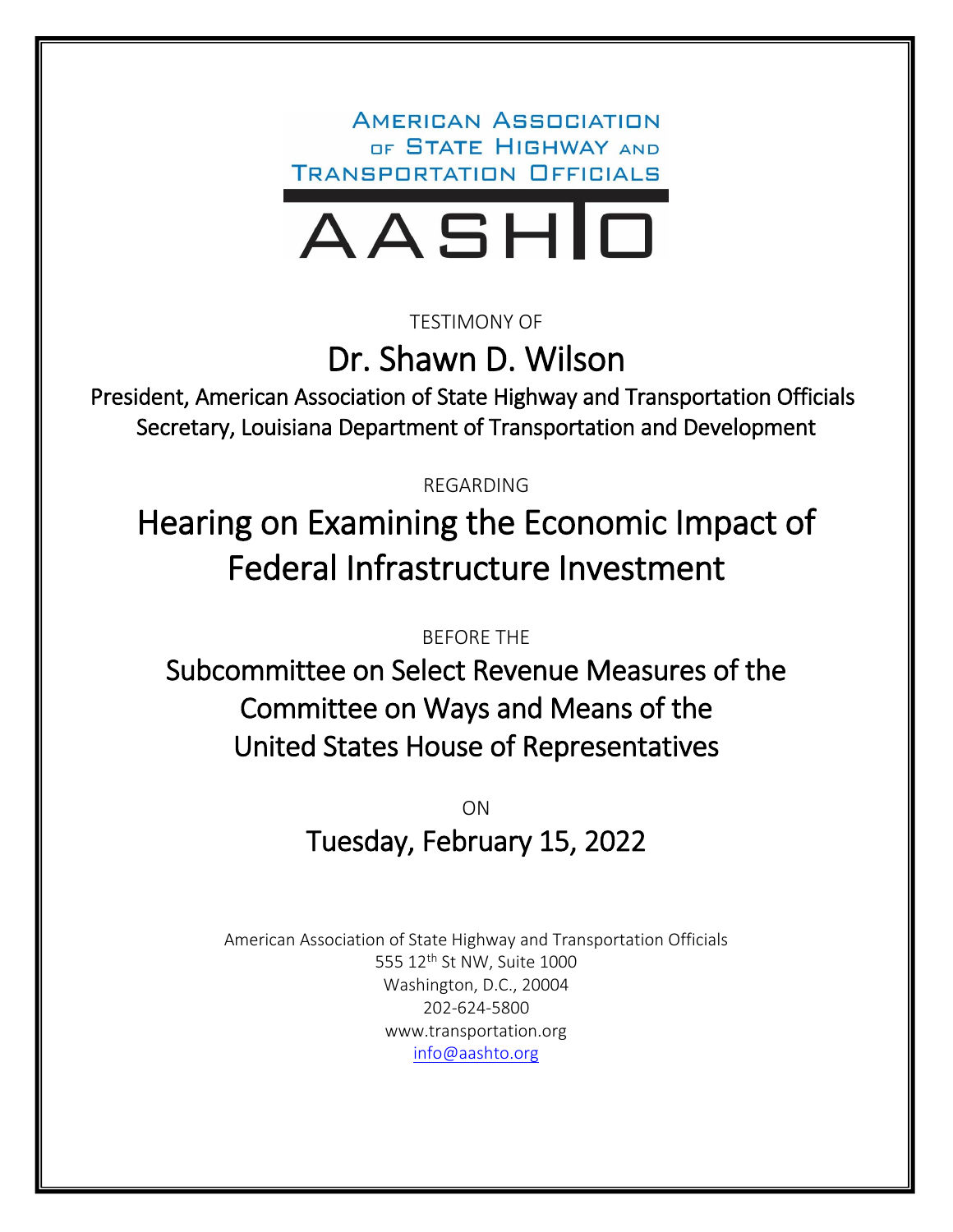## **INTRODUCTION**

Chairman Thompson, Ranking Member Kelly, and Members of the Subcommittee, thank you for the opportunity to appear today to discuss building the foundation for our nation's future and delivering major economic benefits thanks to the Infrastructure Investment and Jobs Act (IIJA).

My name is Shawn Wilson, and I serve as Secretary of the Louisiana Department of Transportation and Development (LA DOTD) and as President of the American Association of State Highway and Transportation Officials (AASHTO). Today, it is my honor to testify on behalf of the Pelican State and AASHTO, which represents the state departments of transportation (state DOTs) of all 50 states, Washington, DC, and Puerto Rico. I'm also pleased to testify alongside Commissioner Victoria Sheehan—my predecessor as AASHTO President—and Joung Lee from the AASHTO staff.

First, please allow me to extend our heartfelt gratitude to you and your colleagues on the Ways and Means Committee (Committee) for your dedicated and tireless leadership on development and delivery of the IIJA. Stable and long-term policy and funding provided through a robust multiyear federal surface transportation bill remains crucial to the work of every single state department of transportation to meet its goal of improving safety, quality of life, and economic opportunities for everyone. We in Louisiana look forward to putting \$6.4 billion in highway and transit formula dollars—out of \$373 billion in total formula funding—to work over the next five years, as well as competing for additional resources from discretionary grant programs.

Second, I would like to share with you the emphasis areas I am leading as AASHTO President this year: [pathways to equity, and partnering to deliver.](https://www.transportation.org/wp-content/uploads/2021/10/21_22-Dr-Wilson-EA-brochure_web.pdf) State DOTs have experienced a large amount of change over the last few years. From a global pandemic to the effects of climate change and a more robust national discussion on diversity, equity, and inclusion, state DOTs have stepped up and responded to these challenges and issues. Transportation, after all, impacts every single one of us in countless ways.

To provide leadership during a cultural shift in the transportation space while recognizing a change in federal priorities, I recognize it is important for AASHTO to take a leadership role by focusing on pathways to equity, as well as the partnerships necessary for state DOTs to deliver much-needed transportation improvements for their communities. Cementing the principles of equity and partnerships into the fabric of AASHTO and the state DOT community offers enduring solutions to the workforce challenges experienced by state DOTs both today and tomorrow, while also ensuring AASHTO is a leader of cultural change among peer associations.

AASHTO has historically focused on the core work of state DOTs central to its founding building, maintaining and operating the nation's transportation system. While no one would argue that its work is no longer important, I believe our role as an association is much larger than that. AASHTO is making progress in advancing principles of equity and it embraces partnerships, but now is the time to lean into those ideas in a much bigger and more impactful way.

#### Testimony of Dr. Shawn D. Wilson President, American Association of State Highway and Transportation Officials Secretary, Louisiana Department of Transportation and Development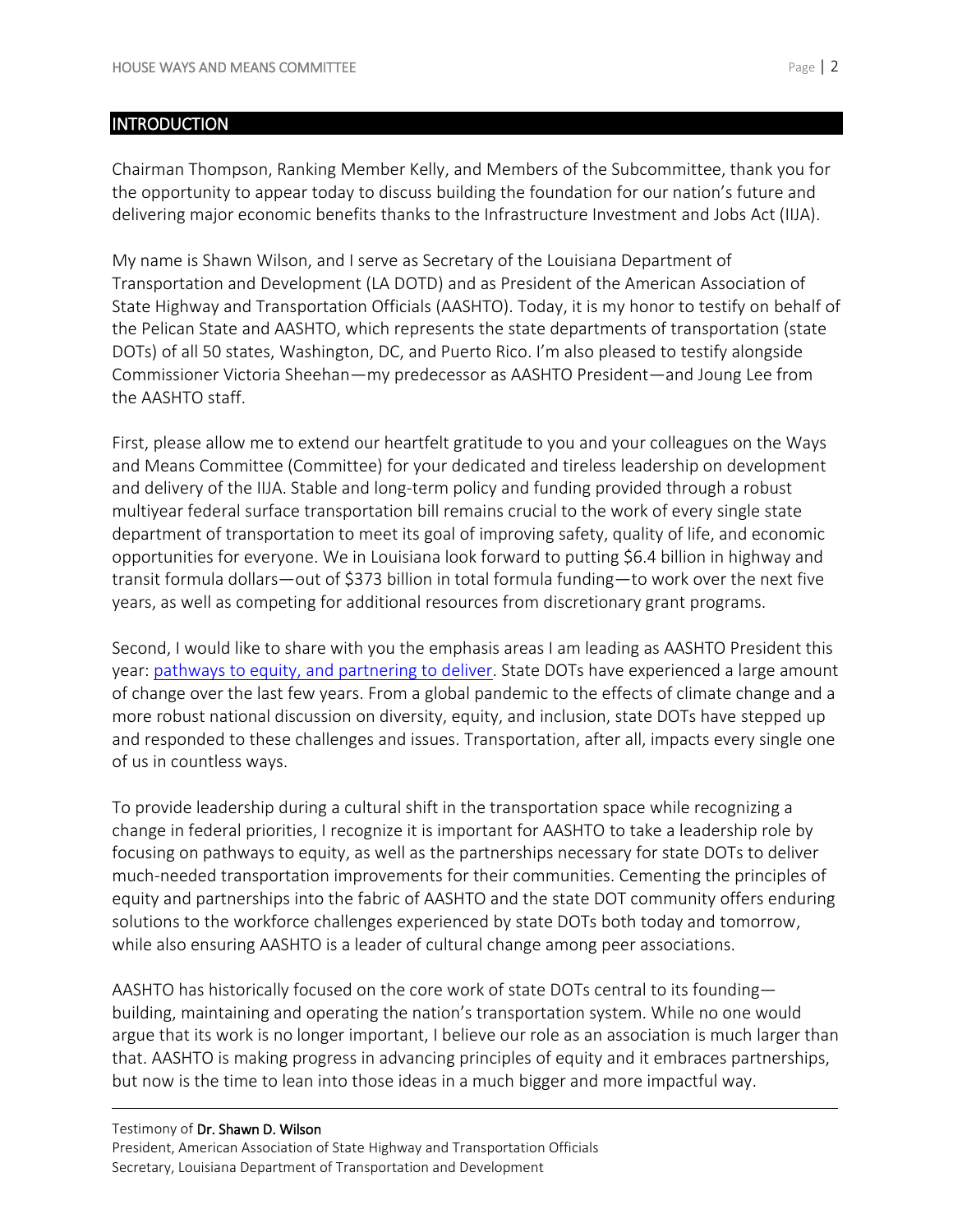Effectively delivering on these commitments will sustain and strengthen AASHTO and the state DOT community so that we are more effective in every issue we address in the future. Ultimately, a commitment to equity and partnering strengthens our future to best address the needs of the transportation industry and, most importantly, the communities we serve.

As part of the Committee's efforts to oversee timely and effective implementation of the IIJA, I would like to discuss the following state DOT priorities this afternoon:

- The critical importance of investing in our nation's infrastructure
- AASHTO's core policy principles supported in the IIJA
- IIJA implementation areas important to AASHTO and Louisiana
	- o Equity and reconnecting communities
	- o Workforce development
	- o Disaster resiliency
	- o Bridge investment
	- o Broadband deployment

# THE CRITICAL IMPORTANCE OF INVESTING IN OUR NATION'S INFRASTRUCTURE

I appreciate the opportunity to highlight the importance of investing in our nation's infrastructure at this afternoon's hearing. From the very beginning of our developing nation, we have valued investment in our transportation system—starting with rivers, harbors, and post roads. We recognize that a well-functioning and safe transportation system is the foundation of a strong economy and quality of life benefits such as access to employment, education, recreational, and health services opportunities, and it is this interconnected multimodal national system that has enabled the United States to become the most vibrant and powerful nation in history.

Though certainly significant, benefits from investment in highway transportation infrastructure go well beyond short-term construction jobs created. A well-performing transportation network allows businesses to manage inventories and move goods more cheaply, access a variety of suppliers and markets for their products, and gets employees reliably to work. American families benefit both as consumers from lower-priced goods and as workers by gaining better access to jobs.

The Federal Highway Administration (FHWA) estimates that each dollar spent on road, highway and bridge improvements results in an average benefit of \$5.20 in the form of reduced vehicle maintenance costs, reduced delays, reduced fuel consumption, improved safety, reduced road and bridge maintenance costs, and reduced emissions as a result of improved traffic flow. Perhaps most importantly, according to an FHWA study, \$100 million spent on highway safety improvements will save 145 lives over a 10-year period.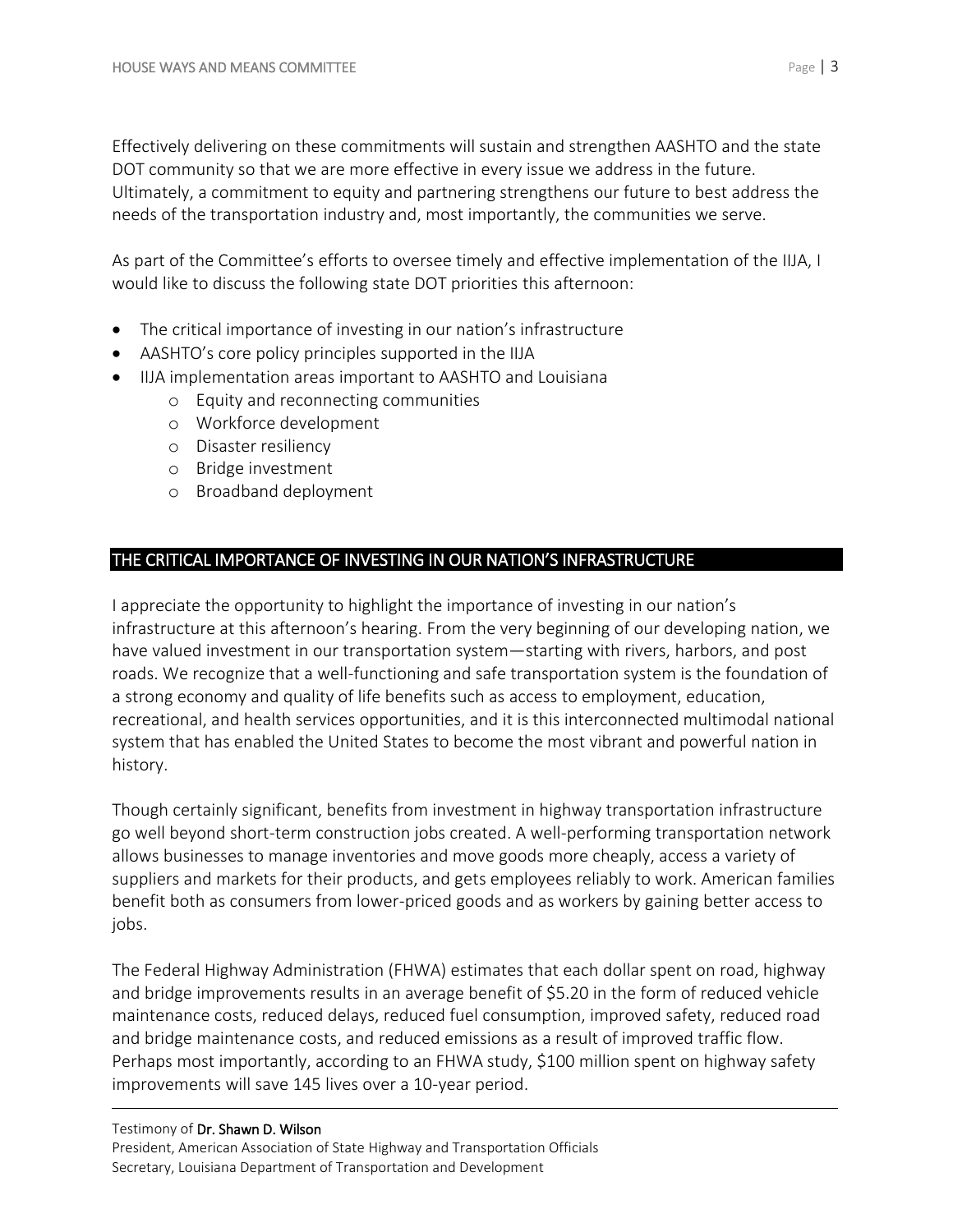On safety, the harsh reality is that an estimated 38,680 people died in motor vehicle crashes in 2020. In the first half of 2021, an estimated 20,160 people died, up 18.4 percent compared to the first six months of 2020. This is wholly and entirely unacceptable, as each life lost is one too many. With the support of the IIJA and in partnership with the US Department of Transportation and their new *National Roadway Safety Strategies,* state DOTs are all-in on improving the safety of our transportation system for all users including vulnerable users on our roadways.

Investments enabled by the IIJA will serve not only to help rebound from the COVID-19 pandemic, but to also provide a multi-decade return on investment by making a tangible and positive human impact at each and every community across the United States. Just a few examples of this impact include:

- Employment and Training: The I-10 Urban redevelopment in Baton Rouge is an 8-10 year project valued at over \$1.4 billion that will ensure contractors and laborers in the region rebuild the original interstate providing job security that will ultimately transition to the other mega projects that are scheduled to follow. This "Construction Management at Risk Project" was procured with workforce initiatives included that will have the contractor working with various educational and trade institutions to hire local workers.
- **•** Health Services: The LA DOTD has a comprehensive Complete Streets policy that was in place prior to the IIJA passing. With the fact that the department is receiving IIJA funds, and the state has in the last year passed legislation that will provide a minimum of \$150 million per year, we can now begin to effectively employ this policy on projects as opposed to the limited implementation that was previously used in a preservation-only approach.
- Recreation: All of the major corridor improvements in development and delivery by the LA DOTD incorporate active transportation and safety improvements that are integrated into the design and utility of the space involved in the project. We have had great success working with the Baton Rouge Department of Recreation as we collaboratively develop and improve the LSU Lakes as part of the I-10 rehabilitation and expansion project.

## AASHTO'S CORE POLICY PRINCIPLES SUPPORTED IN THE IIJA

During the lead-up to reauthorization of surface transportation programs in 2019, AASHTO's Board of Directors adopted five core policy principles. The state DOT community could not be more thankful to see key policy and funding features reflected in the IIJA that reflects our priorities conveyed to Congress in October 2019.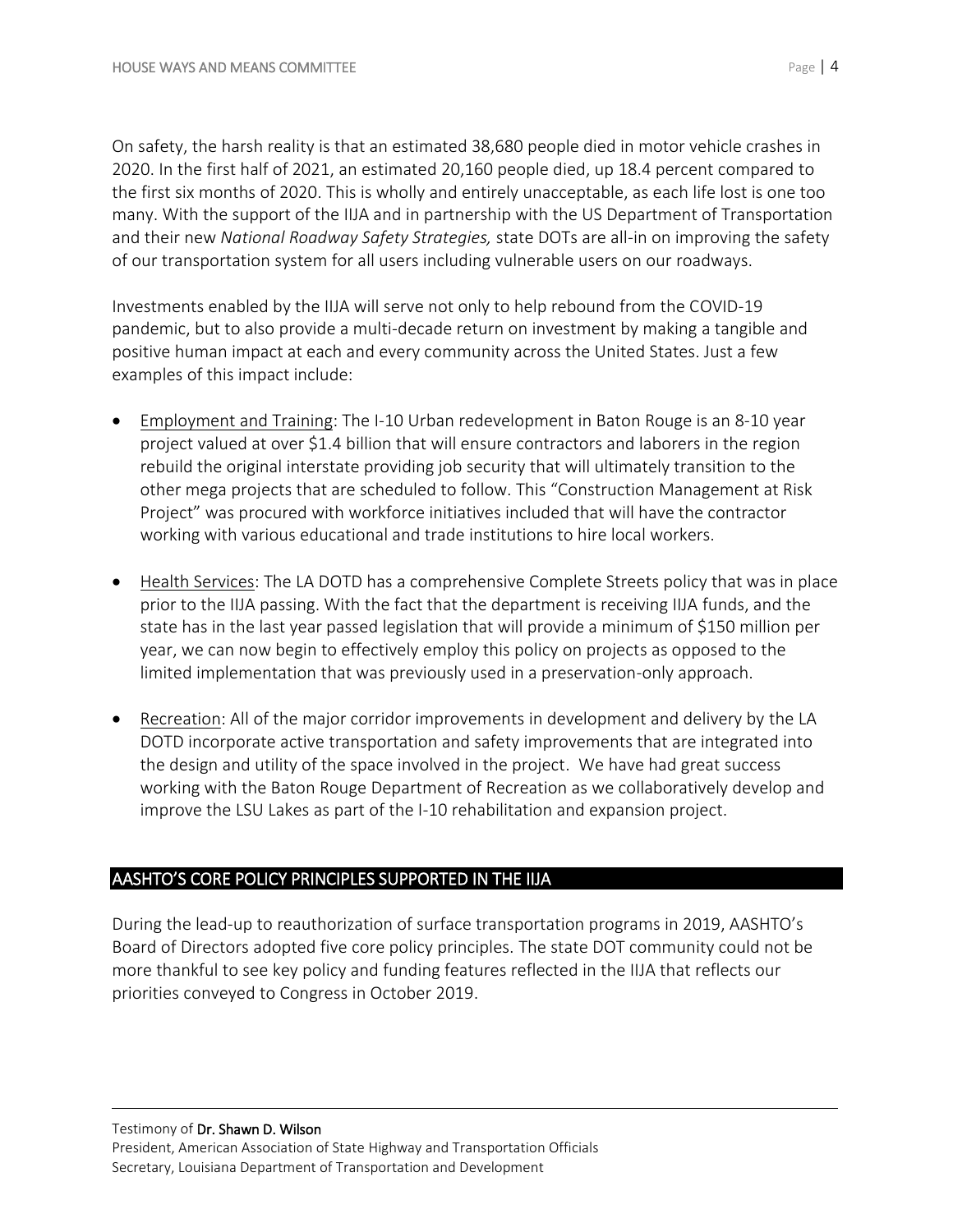#### TABLE 1: AASHTO'S CORE POLICY PRINCIPLES FOR SURFACE TRANSPORTATION REAUTHORIZATION

| <b>AASHTO CORE POLICY</b><br><b>PRINCIPLES</b> |                                                                                        | <b>INFRASTRUCTURE INVESTMENT AND JOBS ACT</b><br><b>KEY FEATURES</b> |                                                                                                                                                                                        |
|------------------------------------------------|----------------------------------------------------------------------------------------|----------------------------------------------------------------------|----------------------------------------------------------------------------------------------------------------------------------------------------------------------------------------|
| 1.                                             | Ensure timely reauthorization<br>of a long-term federal surface<br>transportation bill |                                                                      | Provides five years of federal funding and policy<br>stability from FY 2022 to 2026                                                                                                    |
|                                                | 2. Enact a long-term,<br>sustainable revenue solution<br>for the Highway Trust Fund    |                                                                      | No revenue solution, though provides a \$118<br>billion General Fund transfer to HTF; Continues<br>support of state user fee programs and creates a<br>national user fee pilot program |
| З.                                             | Increase and prioritize<br>formula-based federal<br>funding provided to states         |                                                                      | 90 percent of total HTF highway funding is<br>provided to states via core formula programs,<br>including two new programs: Carbon Reduction<br>and PROTECT (for resiliency)            |
| 4.                                             | Increase flexibility, reduce<br>program burdens, and<br>improve project delivery       |                                                                      | Improves the environment review process by<br>touching up on NEPA, Section 4(f), and<br>stewardship and oversight agreement, among<br>others                                           |
|                                                | 5. Support and ensure state<br>DOTs' ability to harness<br>innovation and technology   |                                                                      | Provides substantial funding for EV infrastructure<br>deployment and increased research and<br>development funding                                                                     |

# IIJA IMPLEMENTATION AREAS IMPORTANT TO AASHTO AND LOUISIANA

## Equity and reconnecting communities

The development of transportation systems has historically prioritized highways and focused on a limited range of users. These decisions often significantly impacted low-income communities, minority neighborhoods, non-drivers, people in inaccessible locations, and people with disabilities. State DOTs strive to serve as stewards of an integrated, multimodal transportation system that achieves economic, environmental, and social goals set by the representatives of the people we serve. To address the legacy of disparate impacts, state DOTs are striving to place equity at the forefront of transportation projects to address accommodating people with diverse needs and abilities, provide transportation options, and attend to transportation affordability.

As the first African American President of AASHTO in our 107-year history, equity, as noted earlier, is one of my Presidential emphasis areas. I'm looking for state DOTs to avoid repeating the mistakes of the past, and make real, sustainable change by cementing the principles of diversity, equity, and inclusion into the fabric of the state DOTs. This cultural change would include working with stakeholders to produce and foster a culture that identifies, trains and empowers individuals in underrepresented populations by intentionally expanding opportunities

#### Testimony of Dr. Shawn D. Wilson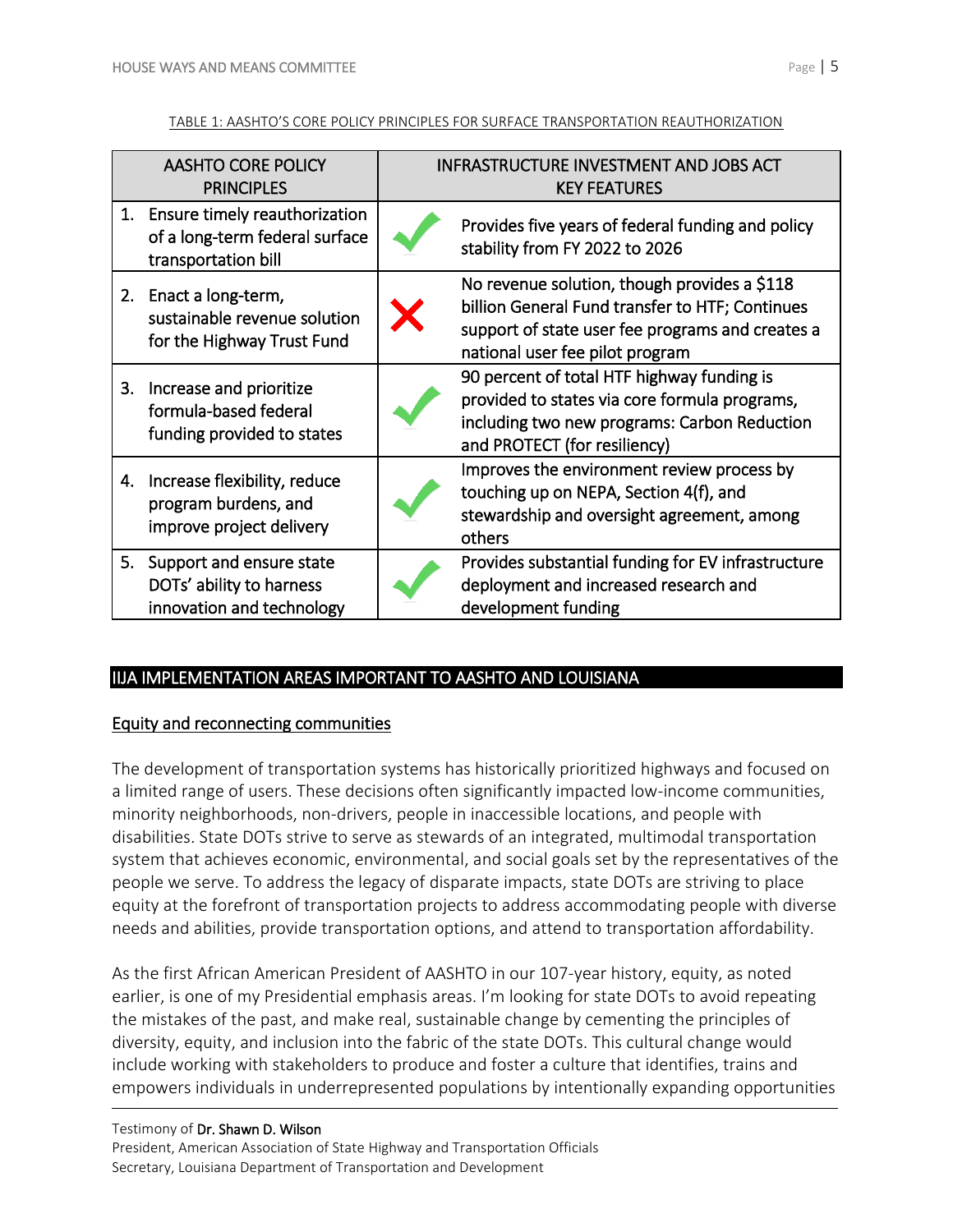within the transportation industry; challenging unacceptable norms; making hiring, promotion and leadership decisions with diversity, equity and inclusion principles at heart; expanding the benefits of project delivery above what environmental laws and regulations require to focus more on social issues; ensuring contracting and the exchange of resources is equitable; and increasing discussions with a broader group of transportation stakeholders to challenge current thinking and force a more critical assessment of transportation processes, programs and policies.

Through a unanimous [Board resolution,](https://policy.transportation.org/wp-content/uploads/sites/59/2020/11/PR-2-20-AASHTO-Resolution-Addressing-Race-Equity-Diversity-and-Inclusion.pdf) AASHTO and the state DOTs committed to hold ourselves accountable for engaging in the vital work of advancing racial justice, equity, diversity, and inclusion. The resolution calls for state DOTs to strengthen their commitment to antidiscrimination in the delivery of all programs and services, improve contracting and procurement practices to assist Disadvantaged Business Owners (DBEs), focus efforts on recruitment, promotion, training, leadership, development and retention so that state DOTs better reflect the communities they serve, and foster inclusive workplaces where discrimination and bias are not tolerated. The resolution also calls for state DOTs to use more effective public engagement processes, especially in historically underserved communities, to enhance decision-making processes focused on advancing equity, and incorporating equity in all aspects of transportation policy, program and projects.

AASHTO and the state DOTs support the IIJA provisions that increase funding for DBEs, establish the reconnecting communities pilot program, require USDOT to study ways to increase workforce diversity, and provide prioritization and consideration of increased federal shares to projects in economically disadvantaged areas.

Upon assuming leadership of the department in 2016, the LA DOTD had a DBE goal of 8.3 percent. While we struggled to meet that goal, I remained committed to growing the level of diverse participation with our industry partners. With redevelopment of the program to increase the Certified DBE, we steadily increased the goal based on additional revenue we created. We are proud to say that today, the department has a goal that is at 15 percent and, for the first time, we actually exceeded the goal. The benefits of IIJA will not only increase the dollars that can be spent on projects, but it is going to make it easier for DBEs to participate in projects because we are addressing larger mega projects that have historically been out of reach.

A project worth mentioning that we anticipate competing as part of the Reconnecting Communities discretionary grant program is the Claiborne corridor. This is a project that divided a thriving African American Community and economy when it was built. Like many places where large infrastructure was forced, damage was done and the real effect of the unfair and unjust planning is being felt. The impact hits housing, education, health care, and economic conditions of those that are trapped. We finally have a dedicated source of revenue that we can consider to make thoughtful and sustainable improvements to the infrastructure. Beyond state of good repair, we have an opportunity to remove poorly placed on and off ramps and provide amenities that builds on the culture that has been created in the places in and around the state's infrastructure.

# Testimony of Dr. Shawn D. Wilson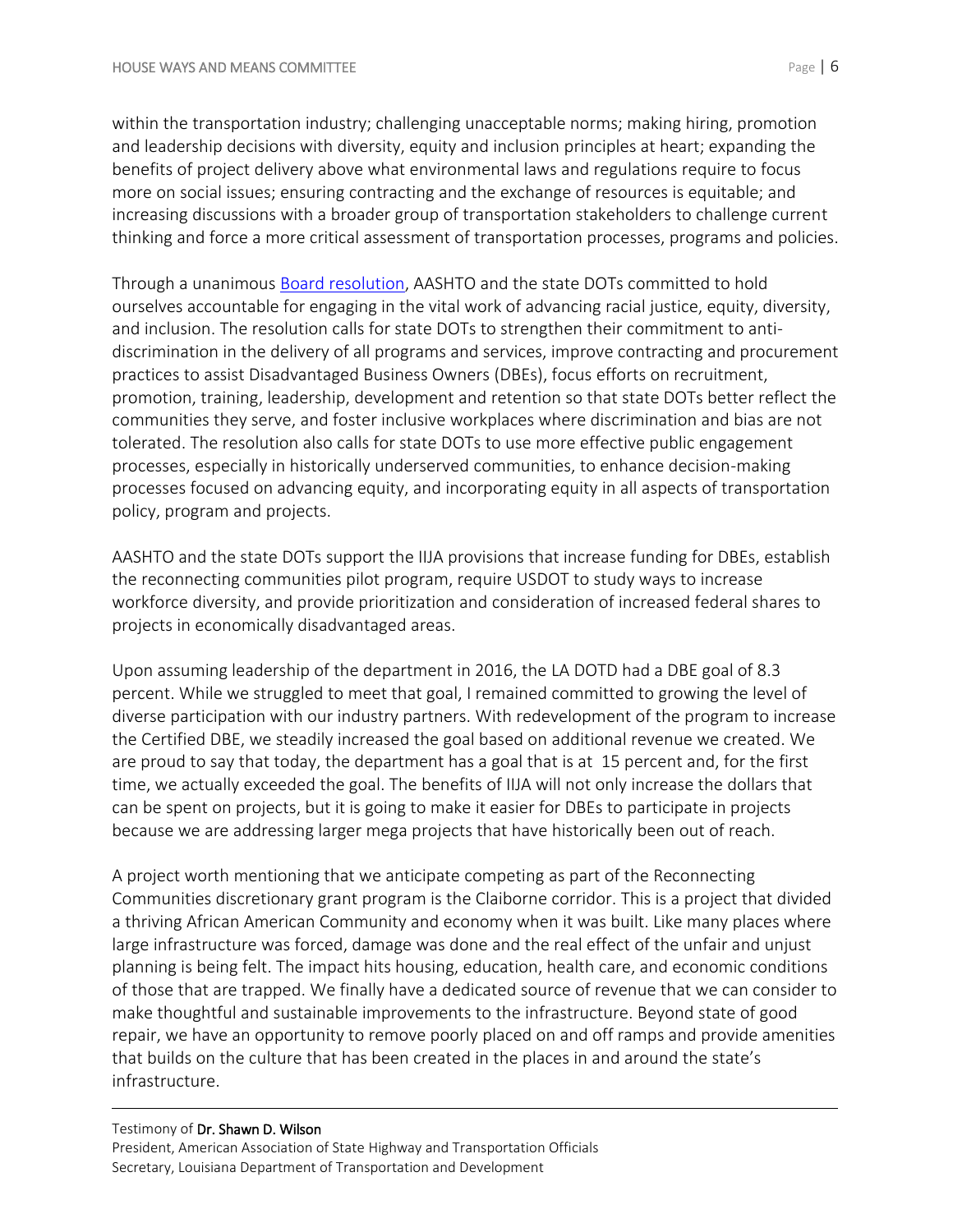Another project that stands to benefit is the I-49 Connector in Lafayette, Louisiana. When this highway was built, it separated another community from the thriving opportunities placed in a downtown and university community. Separated from access to healthcare and jobs, this area has survived because of the resilience of its residents. This corridor has been designated as the I-49 corridor that is essential for the energy sector and holds multimodal assets such as Amtrak and industrial rail, transit, commercial trucing, and aviation. This corridor is also important from a natural disaster perspective as it is represents the evacuation lifeline for New Orleans and South Louisiana. The IIJA presents an opportunity to build a billion-dollar connector that separates local traffic from commuter and freight traffic. The state intends to compete in partnership with the local government for funds to create the adjacent boulevard that is currently being designed as a "Complete Street." Beyond the quality-of-life improvements, this project will provide critical safety improvements as we have had several pedestrian deaths in this corridor because of the increased volume of traffic and the poorly designed nature of the existing six-lane highway.

## Workforce development

Strategic workforce management, the systematic approach used to predict, prepare for, and manage workforce needs, is an urgent and critical issue for state DOTs. DOTs across the nation have increasingly expressed concerns about aligning the needs and priorities of the DOT with those of its workforce in order to place the agency in the best position for ongoing success. As technology and innovation advance, and public expectations and demands for more nimble service delivery rise, agencies will need to reimagine their workforce. DOT constituents are increasingly demanding transparency, accountability, increased personalized communication, and on-demand service delivery.

The new technologies associated with this work require different skillsets and competencies than those of traditional DOT employees. Additionally, as the new generation entering the workforce seeks agility and innovation, and brings a service-delivery mindset, state DOTs need to adjust to the culture of the new workforce to recruit and retain these employees. Restructuring, increased diversity and inclusion, greater employee buy-in and collaboration, and organizational culture change may be required for DOTs to succeed in the future.

Workforce talent management is experiencing increased workforce movement as well as talent shortages. As a large portion of the DOT workforce is comprised of baby boomers, their impending retirement could result in significant knowledge loss. These retirements will also result in employees being promoted more quickly and, therefore, entering new positions with less experience and skills. In addition, fewer people are entering the transportation industry as a career, and the new skillsets needed increase recruitment and retention challenges. Capturing and transferring operational knowledge through knowledge management strategies and succession plans are critical to train current employees. State DOTs may need also need to reexamine minimum qualifications, compensation, and job descriptions; use short-term or

#### Testimony of Dr. Shawn D. Wilson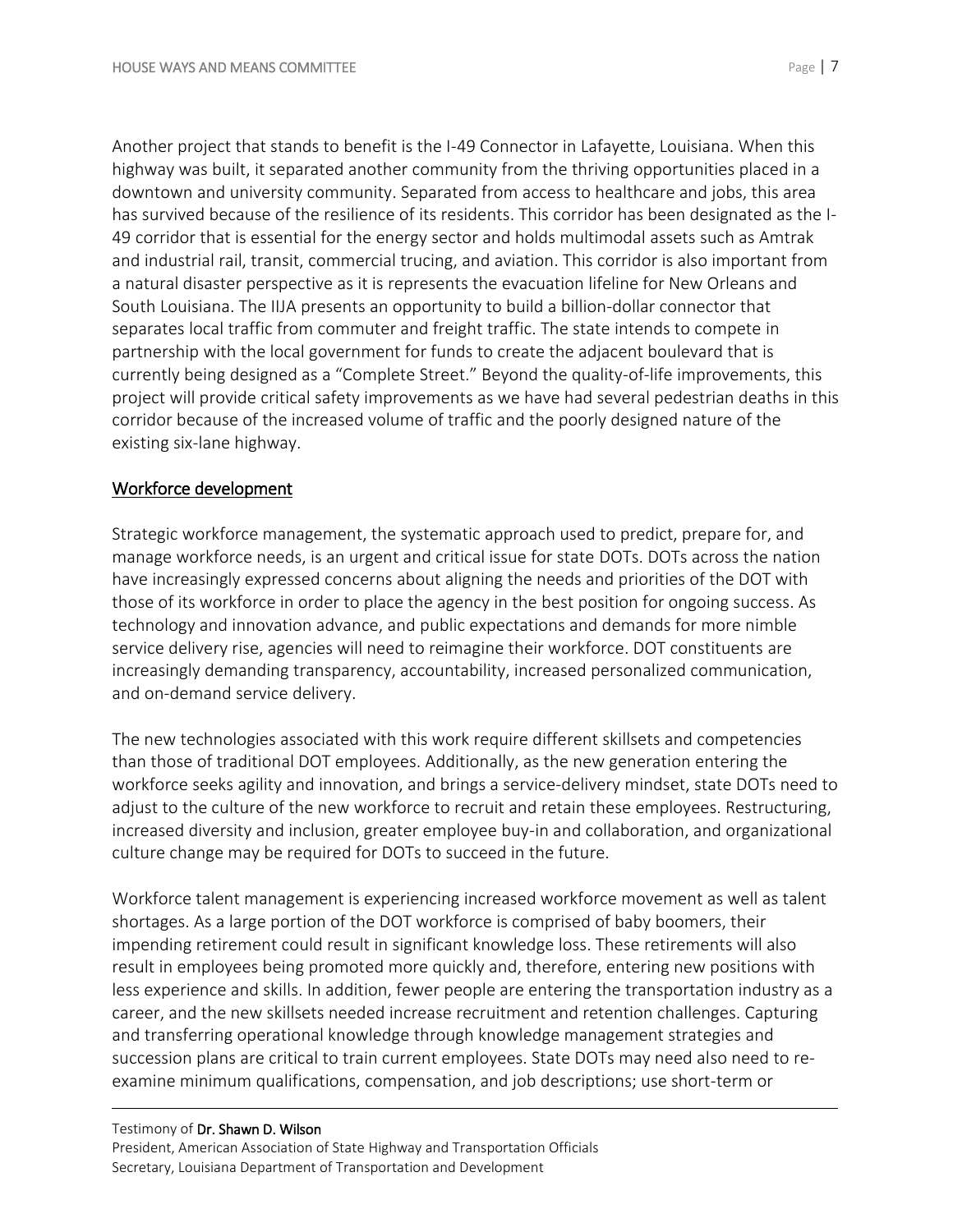contract employees; and implement modern work arrangements such as flexible work schedules and/or telework.

State DOTs will need to increasingly use data science curation and analytics to support efficient decision-making. We also need effective information management systems and information managers to handle the multitude of documents, reports and data produced by the DOT as well as the increased public expectations regarding access to information.

State DOTs are using innovative approaches to address workforce management issues. For example, five state DOTs are currently partnering with the Center for Employment Opportunities (CEO) to provide employment to formerly incarcerated individuals. CEO crews support the state DOTs with litter abatement, vegetation management and landscaping, bridge and structure maintenance, and snow removal. CEO's partnership with Caltrans began in 2011 and CEO now has nearly 30 crews across the state. CEO provides reliable, high-quality service throughout California, managing litter abatement along highways in eight counties. These crews provide immediate employment to over 2,000 of California's returning citizens. CEO's partnership with the Colorado Department of Transportation began in May 2017 to help address a labor shortage that prevented CDOT from keeping up with necessary bridge maintenance. CEO and CDOT now operate four crews around the Denver and Colorado Springs metro areas.

To assist the state DOTs with workforce management challenges, AASHTO is developing a Subcommittee on Transportation Workforce Management. The Subcommittee will provide proven, effective strategies to navigate workforce management issues and become a community of practice for state DOTs on strategic workforce management. The subcommittee will address activities that enable comprehensive and intentional strategic workforce management, such as assessing workforce and workplace diversity, equity, and inclusion, and assessing the capabilities and effectiveness of the current workforce and identifying competency gaps.

The IIJA is referred to by some as a "Works Progress Administration 2.0". While similarities exist, investing in our infrastructure is far from only a social program or jobs program. Creating jobs and recreating a strong middle class begins with access and equity. William Julius Wilson, a noted scholar, studied the untold impacts of employment in communities in his acclaimed publication "When Work Disappears." It is impossible to ignore Wilson's thesis that the disappearance of workers in a community creates an epidemic of disconnect, crime, and poverty. As we see crime spiking across the country one must ask, "What is missing?" I believe the answer is a lack of good-paying jobs.

We must embrace and create opportunities to ensure that those in rural America, those in local communities, and those in the areas surrounding infrastructure projects work on the projects. Access and equitable opportunity for all create communities of prosperity. In Louisiana, we have the *Louisiana First Hiring Act of 2012,* which established that all Coastal Restoration and Protection Authority projects advertise jobs to local citizens prior to mass recruitment. This ensures that locals who may have lost their livelihood to coastal erosion have

## Testimony of Dr. Shawn D. Wilson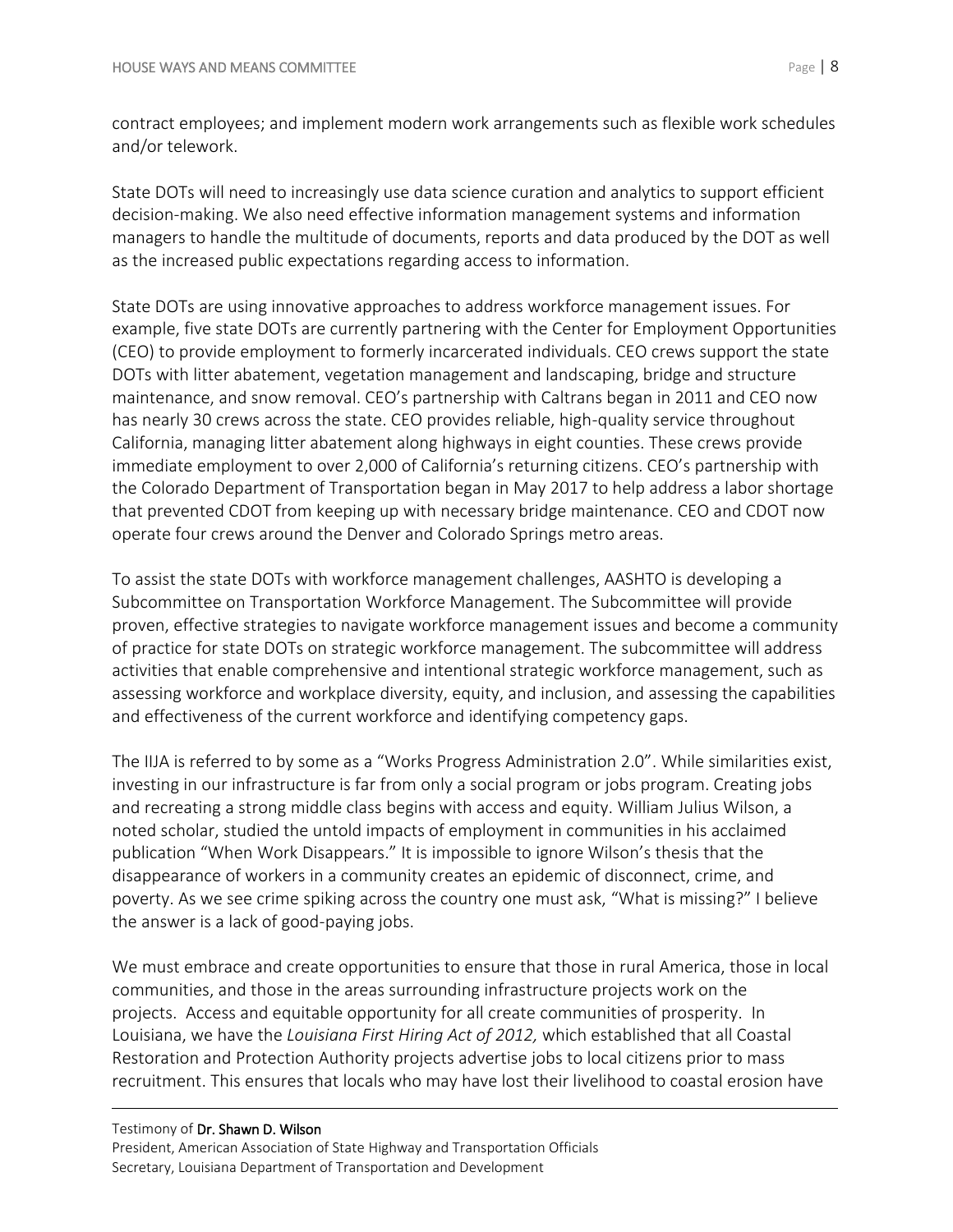the first opportunity to rebuild Louisiana's coast, and ensures that jobs, workers, and taxpayers remain in the communities impacted by climate change and coastal erosion. This program is well-positioned to have application to the IIJA implementation led by the LA DOTD.

Recently, our state's department of labor, the Louisiana Workforce Commission, advertised a nocost, five-week Commercial Driver's License (CDL) training with job placement tied to US Labor Secretary Marty Walsh's 90-Day Trucking Apprenticeship Challenge. Over 3,000 individuals signed up in less than a week. The 90-Day Trucking Apprenticeship Challenge seeks to promote the apprenticeship model as a solution to get more well-trained drivers on the road.

In Louisiana, the construction sector comprises establishments primarily engaged in the construction of buildings or engineering projects such as highways and utility systems. In March 2020, the sector had 133,300 jobs in Louisiana; in the following month, the job number dropped to 113,500 due to the COVID-19 pandemic. However, this sector is gradually recovering. As of December 2021, there were 119,800 construction-sector jobs throughout the state, which accounts for 7.5 percent of all jobs in the state. This sector is projected to grow by 10 percent this year, which comes with an average hourly wage of \$30.55 and an average annual wage of \$63,544. The construction sector is an important economic driver that supports the middle class in the state.

Investing in infrastructure and technology—including cable, fiber optics, concrete, and metal—is beneficial, but ultimately it is an investment in our citizens.

# Disaster resiliency

The number and cost of natural disasters in the United States continues to increase at recordsetting rates. Given the importance of the transportation system not only in connecting those areas hard-hit by disasters with relief supplies but also in linking communities with evacuation routes, the state DOTs are on the frontlines of disaster response. Whether facing hurricanes, flooding, or forest fires—the latter starting to happen even into the winter months as we just witnessed a few weeks ago in Colorado—the state DOTs continue to prioritize transportation system resilience. You can see this as state DOTs across the country continue to evaluate and assess criticality and vulnerabilities of their system and make planning and project decisions to increase resiliency.

State DOTs have identified the top three challenges, in order, to addressing the threats and hazards to the transportation system are lack of funding, staffing, and technical knowledge. Overwhelmingly, state DOTs have expressed the need additional federal funding for existing programs. The state DOTs were pleased to see the prioritization of system resilience contained in the Infrastructure Investment and Jobs Act. The new formula and discretionary grant programs will help state DOTs continue the important work that they have started and will support them in building a resilient transportation system.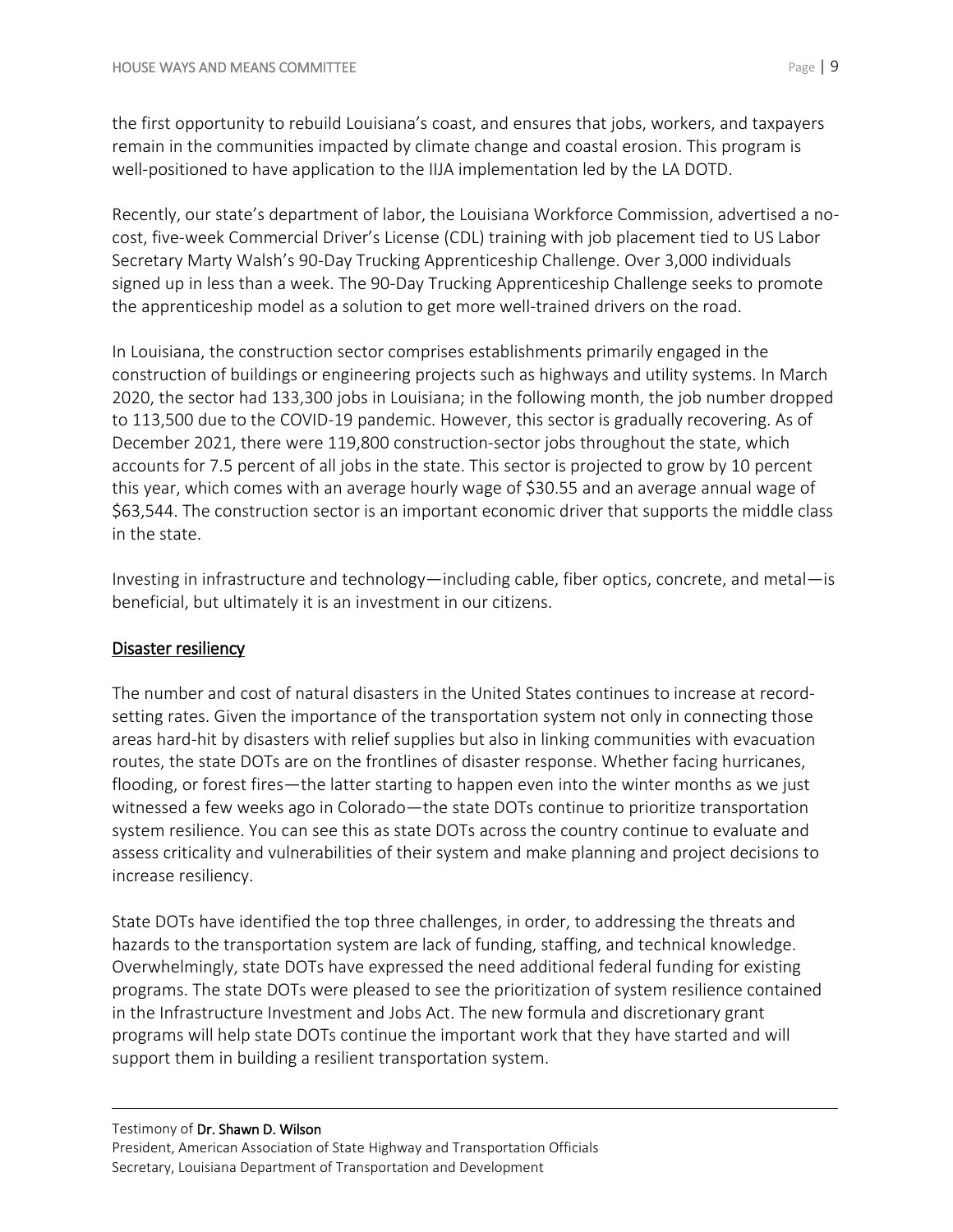In addition to natural disasters, state DOTs also strongly support development of a more resilient transportation system that has the ability to protect against, respond to, recover from, or mitigate against acts of terrorism, and other man-made disasters, like cyberattacks. This approach enables a state DOT to examine all potential incidents that pose the greatest risk to its transportation system.

Louisiana is no stranger to addressing infrastructure resiliency. During the Great Floods of 2016, which occurred during my first year as LA DOTD Secretary, we witnessed a 500-year flood and a 1,000-year flood less than six months apart from unnamed weather events. These events revealed vulnerabilities of the state's landscapes and infrastructure system. Research shows that over the past two decades, we have had 28 declared disasters related to extreme weather, specifically floods and hurricanes. We're also seeing that these events tend to travel in twos, where our responses to one storm overlaps with another. Collectively, these events have cost upwards of \$16 billion of state and federal resources, and in some cases, those dollars are spent on repeat work. We have determined that it is in the state's best interest to develop the best possible skills and plans to respond and to work on long-term preventive measures. In 2018, with Governor John Bel Edward's leadership and that of key state departments including the Louisiana DOTD, we began the Louisiana Watershed Initiative. This initiative is leading a new watershed-based approach to reducing flooding with four key principles:

- 1. Using scientific tools and data
- 2. Enabling transparent, objective decision-making
- 3. Maximizing the state's natural flood plains
- 4. Establishing regional watershed-based management of flood risk

While long-term efforts are critical, the department is specifically addressing projects in the interim because of the IIJA. We have typically spent less than \$3 million per year on specific elevation issues, and that amount is expected to nearly triple on an annual basis. Some of the projects being advanced represent both Interstate Highway System and rural projects across Louisiana, including:

- Red Chute Bayou & Flat River Bridges: Scope includes elevating the Red Chute Bayou Bridge approximately 2.5 feet above the existing grade to reduce the overtopping frequency.
- Roadway Flooding Mitigation: LA-404 scope includes raising the roadway elevation to prevent flooding.
- Interstate-10, West End of Bridge 290: West End of LA-415 Grade Raising is one of three phased projects to raise the grade of I-10 in order to mitigate ongoing base saturation issues associated with high water table and low roadway grade.
- Interstate-10, Iberville Parish Line: West End of Bridge 290 Grade raising is another of the phased projects to raise the grade of I-10 in order to mitigate ongoing base saturation issues associated with high water table and low roadway grade.
- LA-3102 at Larto Lake & LA 124 Extension: Scope includes a concrete slab span bridge will be designed to withstand lateral loads caused by hydraulic forces.

## Testimony of Dr. Shawn D. Wilson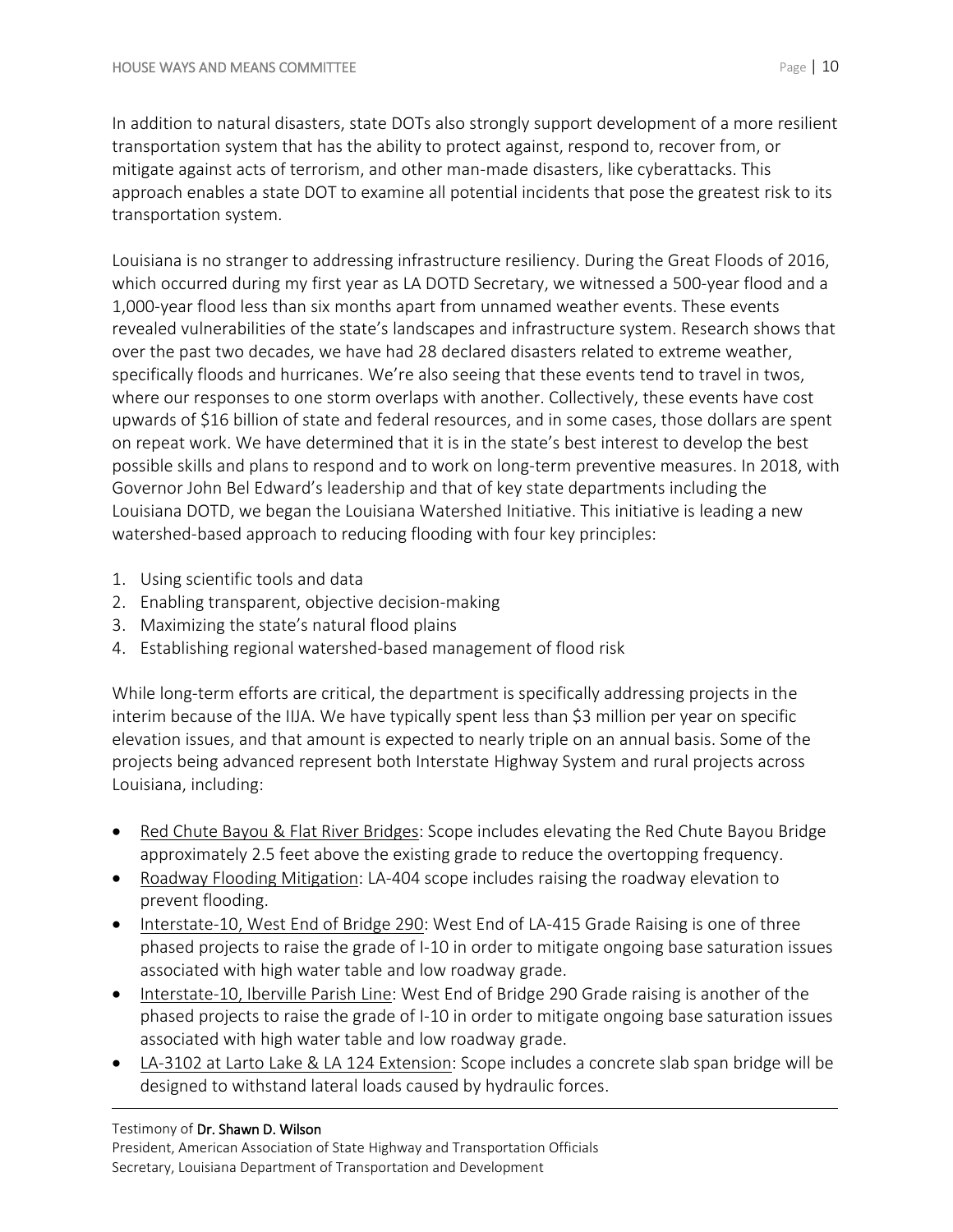- US-84, Castor Creek & Relief Bridges: Scope includes raising grade 1.5 feet.
- LA-997, South Iberville: Scope includes improving the roadway embankment and raising the roadway grade.
- LA-91, Bayou Plaquemine Brule Bridge Replacement: Scope includes raising the finished grade by 3 feet.

## Bridge investment

The IIJA includes the largest dedicated investment in bridges since the construction of the interstate system. This funding will greatly accelerate the progress states have made in reducing the number of bridges in poor condition. On January 14, 2022, USDOT released the first year of funding for the bridge formula program established by the IIJA. The availability of \$5.3 billion in funds to repair and improve bridges across the country will allow states to make key investments to ensure the safety and reliability of these important assets.

The most recent highway needs study for Louisiana shows an estimated \$3.3 billion in bridge needs out of a total of \$14.8 billion in total state highway system needs. With over 12,000 bridges, accounting for the fourth-largest bridge deck area in the nation, Louisiana has been investing in its bridges for years, including off-system bridges.

The Louisiana Statewide Transportation Plan calls for a large increase in infrastructure investment for both state-owned and locally-owned bridges. As part of the IIJA, the state will receive approximately \$1 billion over five years that will be allocated to rural and urban bridges that are in need of rehabilitation or replacement, with \$203 million being allocated this federal fiscal year once Congress passes the FY 2022 appropriation bill. It is worth noting that without this action on appropriations, the state will be limited in delivering only the first tranche of bridges.

Of Louisiana's 610 structurally deficient bridges, a notable example is the I-10 Calcasieu River Bridge in Lake Charles. This bridge, older than the interstate itself, carries nearly 70,000 vehicles per day, and is an example of a mega infrastructure project that will benefit from formula funds and discretionary bridge funds included in the IIJA. Highlighted by President Biden, this critical freight corridor bridge replacement is currently in procurement for a public-private partnership. Funding from the IIJA—in addition to COVID relief funds from the American Rescue Plan (ARP) Act and the Coronavirus Response and Relief Supplemental Appropriations Act—is contributing to public sector financing to ensure we can minimize the toll rate. In addition to addressing the bridge structure itself, this unique project is ensuring improved environmental stewardship, making improvements to two Class -I railroad spurs, altering critical pipeline infrastructure, and providing improvements that are considered major community reinvestments.

We're also thankful to the Committee for increasing the private activity bond (PAB) volume cap for qualified highway or surface freight transportation facilities in the IIJA to \$30 billion from the prior \$15 billion cap, as the LA DOTD has taken the first steps to request allocation of \$98 million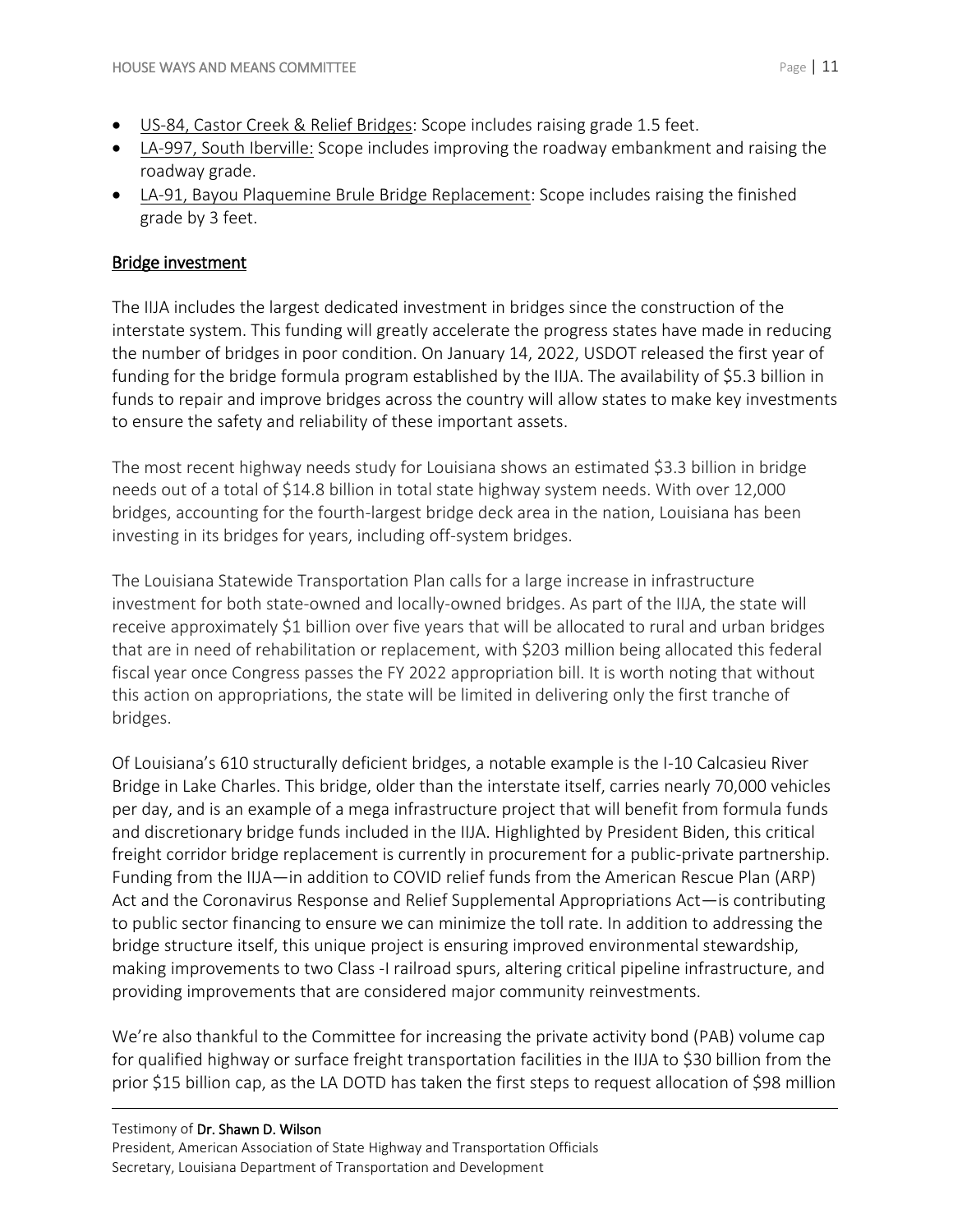in PABs through the USDOT's Build America Bureau, and intend to make an additional request for a new bridge in Baton Rouge. USDOT has provided tremendous support for innovative finance through Grant Anticipation Revenue Vehicles (GARVEE) bonds and Transportation Infrastructure Finance and Innovation Act (TIFIA) loans, and Congress's recent expansion of these programs are making our Louisiana mega projects within reach.

Another significant project is the replacement of the Jimmie Davis Bridge that connects Caddo and Bossier Parishes. The state has dedicated ARP dollars to replacing this historical bridge and the resources made available through the IIJA will augment the state and federal dollars to ensure this design-build project repurposes this historic structure to benefit the community as a linear park with bicycles and pedestrians across the Red River.

Outside of bridge replacements and new construction, the state will use the resources to rehabilitate the LA 47 Intracoastal Waterway Gulf Outlet Bridge in Orleans Parish. This bridge, known in New Orleans as the Green Bridge, provides a key access point for commuters and freight traffic along the outlet that serves the Port of New Orleans.

The immediate impact of the IIJA will be felt in both urban and rural communities of Louisiana on various types of bridges and roadways. Additional examples include:

- LA-531 over I-20 Bridge Replacement in Webster Parish
- I-10 over US & Missouri Pacific RR in Calcasieu and Jefferson Davis Parish
- US-90 Harvey Canal Tunnel Rehabilitation in Jefferson Parish
- I-10 Sabine River Bridges Rehabilitation in Calcasieu Parish
- I-20 Orange Street Overpass Repair in Ouachita Parish
- US-61 Jefferson Highway Overpass Repair in East Baton Rouge Parish
- LA-47 Intracoastal Waterway Gulf Outlet Bridge Rehabilitation in Orleans Parish
- LA-485 Bridges near Allen Louisiana (Natchitoches Parish)
- LA-835 Creek Bridges in Morehouse Parish
- LA-121 over the Calcasieu River in Rapides Parish
- LA-182 over Berwick Bay Bridge Rehabilitation in St. Mary Parish
- US-51 over the Yellow Water River in Tangipahoa Parish
- LA-1183 over Turner Canal in Avoyelles Parish
- LA-1226 over Bayou Chevreuille in Natchitoches Parish
- LA-961 over Sandy Creek in East Feliciana Parish
- LA-404 Bayou and Canal Bridges in Iberville Parish

While the list of projects previously discussed are Federal-aid Highway "on-system" bridges, the Governor and I are committed to investing approximately \$60 million on "off-system" bridges that are not owned by the state beyond the "off-system" set aside included in the IIIJA bridge formula program. This includes an annual allocation of approximately \$15 million that is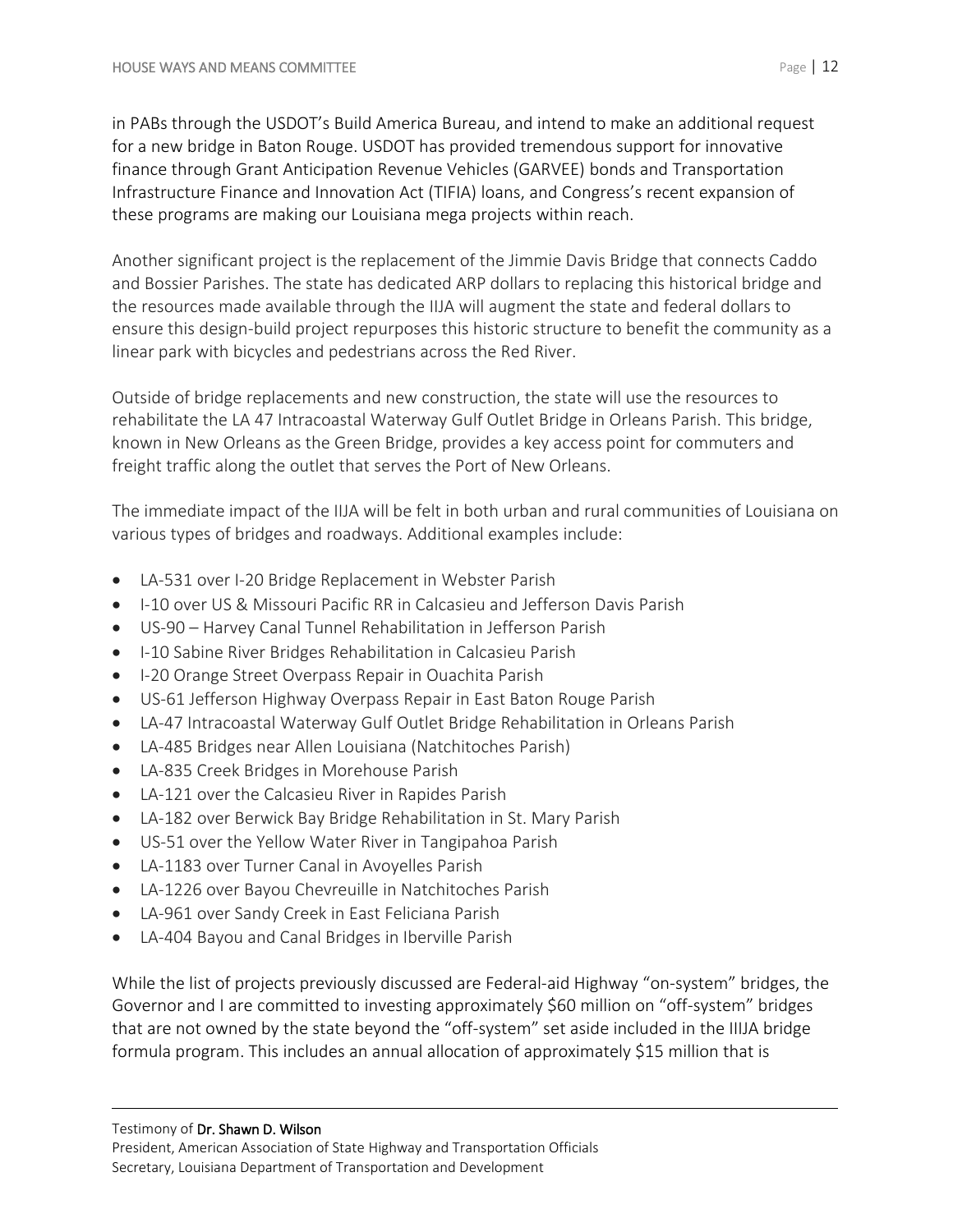currently being appropriated by the state, and it means the program will more than double for our partner municipalities and parish governments.

Thanks to the IIJA, we anticipate improving approximately 400 bridges in need of repair or replacement throughout the state. I applaud Congress for passing a bill that includes bridges as a priority.

# Broadband deployment

AASHTO's members are strong supporters of additional infrastructure investment across the country, including for the deployment of broadband. The pandemic has changed our economy and changed the way we do many things—the way we learn, get healthcare, and do everyday activities like shopping. Helping unserved and underserved areas realize the opportunities that come from broadband access is an issue of equity that needs to be addressed. While DOTs are not the lead state broadband agency and have a lesser role to play in the deployment of the technology, AASHTO members realize that COVID-19 has underscored the need to provide these investments and AASHTO members want to be part of the conversation that can lead to a solution to provide equal access to information and resources now and into the future.

In recent years, Congress has passed legislation related to expanding broadband deployment and AASHTO members have a long history of successful partnership and collaboration with federal agencies on implementation of related legislation. AASHTO has recommended several principles for consideration as part of any federal effort to expand broadband access:

- Federal broadband programs must be designed to efficiently target limited resources while not creating undue burden, costs, nor additional and unnecessary bureaucracy or duplication of work
- Federal regulations should recognize that each state DOT is unique and "one size fits all" regulations may fail to take into account existing Federal and state laws, rules and regulations governing the use of highway right of way
- Access to broadband service is a concern in both urban and rural areas
- Legislation and regulations should provide the ability to consider the best technology to assist unserved and underserved communities

Even without federal requirements, many states have broadband deployment programs. Louisiana is one such state. The Governor has directed the agencies to collaborate through the "ConnectLA" office to ensure that access, affordability, and digital literacy are strategic imperatives for the state.

In preparation for the implementation of the Infrastructure Investment and Jobs Act, ConnectLA has produced a five-year outline reflective of the state's priorities. This outline proposes to eliminate lack of broadband to the unserved population, improve connectivity of the underserved, and ensure that anchor institutions have access to underground fiber optic

#### Testimony of Dr. Shawn D. Wilson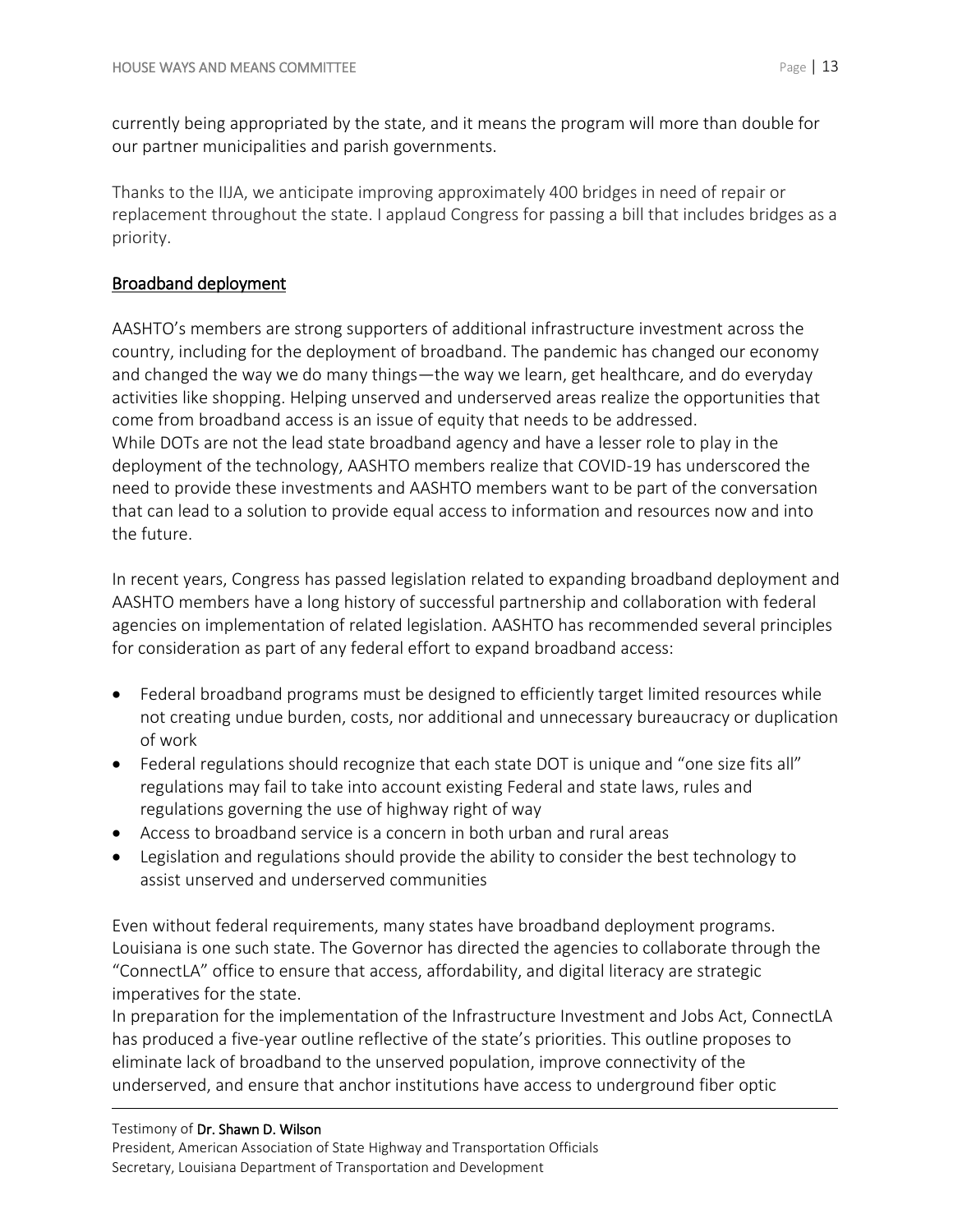connectivity. The outline also proposes to provide innovative solutions for access, affordability and digital literacy, as well as two special initiatives, with digital equity impacts accounted for throughout the entirety of the outline.

Access: Louisiana created the Granting Unserved Municipalities Broadband Opportunities grant program in 2021. The GUMBO grant program's first application round opened on November 1, 2021, and closed on December 31, 2021. Below are some initial, aggregated application metrics:

- \$711 million in total project costs
- \$440 million in GUMBO grant funding requests
- 215,000 households proposed to be served
- 14,000 businesses proposed to be served
- 167 applications received
- 89 percent of parishes received an application (57 of 64)
- 23 different applicants (private providers and electric cooperatives)

Affordability: Typically, a broadband internet service package will cost a consumer between \$50 and \$75 per month, not including cable or phone service. For some families, that level of cost can be burdensome. ConnectLA has participated in purposeful stakeholder engagement across the state to bring awareness to federal subsidy programs available to Louisiana residents meeting qualification requirements. Through this intensive outreach, the Emergency Broadband Benefit Program has helped more than 215,000 households in Louisiana, ranking third nationally as a percentage of eligible households.

Digital Literacy: Based on a study contained in a 2018 report by the U.S. Department of Education, internal ConnectLA analysis indicates that, at the most basic level, there are an estimated 462,000 Louisianians ages 18 – 64 that may lack the basic digital literacy skills necessary to take full advantage of broadband access. ConnectLA is collaborating with the Louisiana Board of Regents, the Louisiana Department of Education and the State Library of Louisiana to establish pilot projects in three to five parishes with the goal of reducing the digital illiteracy rate in those parishes by 50 percent over five years. The pilot projects will use digital literacy programming provided by the Northstar Digital Literacy program and be housed in local library facilities.

# **CONCLUSION**

AASHTO and its state DOT members are fully devoted to support Congress in implementing the IIJA in order to ensure full economic recovery and growth, and enhancing quality of life through